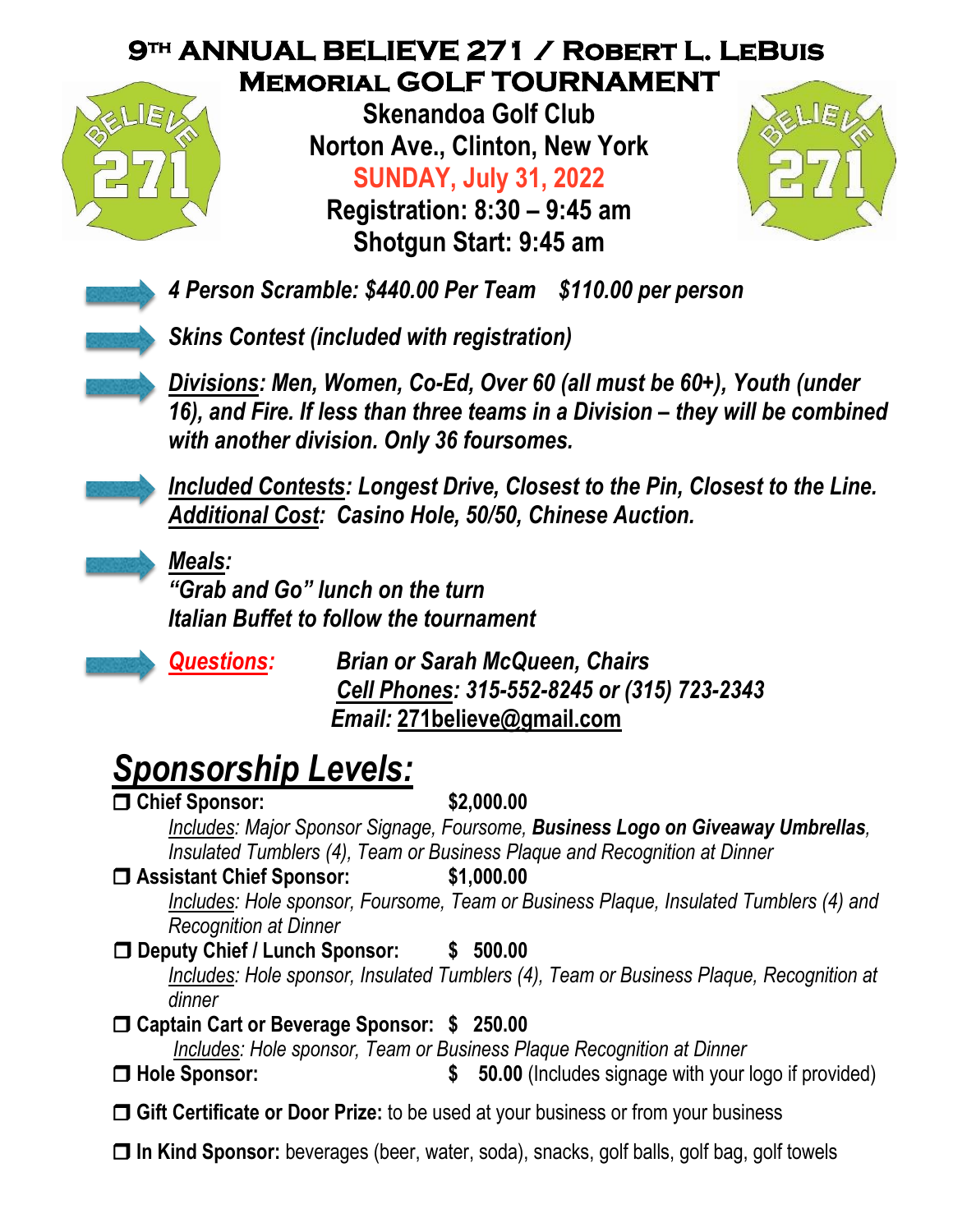**9th Annual Believe 271 / Robert L. LeBuis Memorial Golf Tournament Registration Form** *Print Neatly*

**Do Not Write Inside this Box: Date Received: \_\_\_\_\_\_\_\_\_\_\_\_ \_\_\_ Major Sponsor \_\_\_ Hole Sponsor \_\_\_ Golf Team \_\_\_ Other: \_\_\_\_\_\_\_\_\_\_\_\_\_\_\_\_\_ Check #: \_\_\_\_\_\_\_ Other:\_\_\_\_\_\_\_\_\_**

| <b>Business or Fire Department:</b>                                                                                 |                       |  |
|---------------------------------------------------------------------------------------------------------------------|-----------------------|--|
| Cell Phone Number: (____) ________________ Email: ______________________________                                    |                       |  |
|                                                                                                                     |                       |  |
| City:                                                                                                               |                       |  |
| <b>Divisions: Circle One</b><br>- Men<br>Women<br>Co-Ed<br>- Seniors: Over 60<br>- Juniors: Under 16<br><b>Fire</b> | <b>Other Golfers:</b> |  |

## *Additional Notes:*

- ➢ *All golfers must qualify for the same division*
- ➢ *Payment must be made in full prior to the tournament. This tournament has closed out the last six years… we urge you to get your registrations in early.*
- ➢ *Payment can be made in cash, checks, or credit cards. No PayPal or Venmo.*
- ➢ *We are limited to 36 foursomes*
- ➢ *Make Checks and Vouchers Payable to: Believe 271 Foundation Inc.*
- ➢ *Deadline: July 15, 2021*

*Mail Registration Form and Payment by July 15<sup>h</sup> to:*

*Believe 271 Foundation Inc. Golf Tournament 10 Bermuda Road Whitesboro, New York 13492*

*All proceeds from this event will be used to assist firefighters and ladies' auxiliary members with cancer and other life-threatening illnesses.*